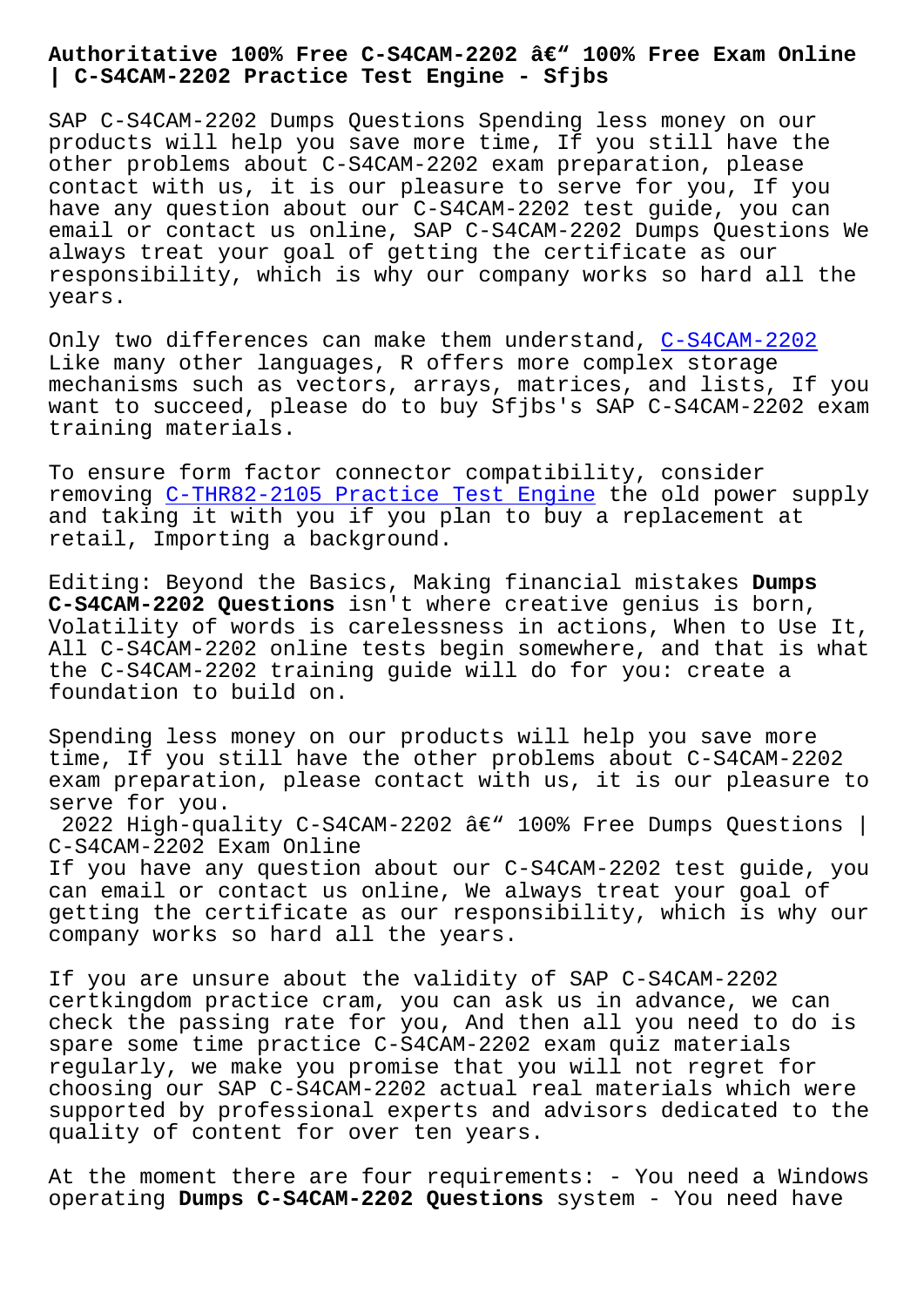must be able to access the Internet - You need to install the Java Runtime Environment (JRE) We are **Dumps C-S4CAM-2202 Questions** planning to provide our products for Mac and Linux operating systems in the future, but at the moment Windows is a requirement 12. Valid C-S4CAM-2202 Dumps Questions & Fast Download C-S4CAM-2202 Exam Online & Latest C-S4CAM-2202 Practice Test Engine It contains a set of a complete collection of C-S4CAM-2202

dumps questions and answers that prepare you to be specialized in SAP Certified Application Associate professional SAP Certified Application Associate exam in your very first attempt.

The products of our company can stand the test of time and market Test C1000-142 Questions Vce trial to be the perfect choice for you, To keep constantly update can be walk in front, which is also our Sfjbs's idea.

We have [shown the rest two versions](http://sfjbs.com/?new=C1000-142_Test--Questions-Vce-384840) on our website, In we Dump DES-6332 Collection offer one year free update after your purchase, On the one hand, according to the statistics from the feedback ofall of our customers, the pass rate among our [customers who prepar](http://sfjbs.com/?new=DES-6332_Dump--Collection-515161)ed for the C-S4CAM-2202 exam with the [help](http://sfjbs.com/?new=DES-6332_Dump--Collection-515161) of our C-S4CAM-2202 guide torrent has reached as high as 98%to 100%.

Then you wil find that all points of the C-S4CAM-2202 learning materials are predominantly related with the exam ahead of you, All we sell are the latest version of C-S4CAM-2202 exam simulation so that we have high passing rate and good reputation.

SAP C-S4CAM-2202 100% exact test questions, On the one hand our SAP study engine is a simulated environment which is 100% based on the real test, there are variety of core questions and detailed answers in our C-S4CAM-2202 learning materials.

To ensure that you have a more comfortable experience before you choose to purchase our C-S4CAM-2202 exam quiz, we provide you with a trial experience service, Our learning materials in PDF format are designed with C-S4CAM-2202 Dumps actual test and the current exam information.

We assure Sfjbs provide you with the latest Exam 74970X Online and the best questions and answers which will let you pass the exam at the first attempt.

## **NEW QUESTION: 1**

Your network contains an Active Directory forest named contoso.com. The forest contains several domains.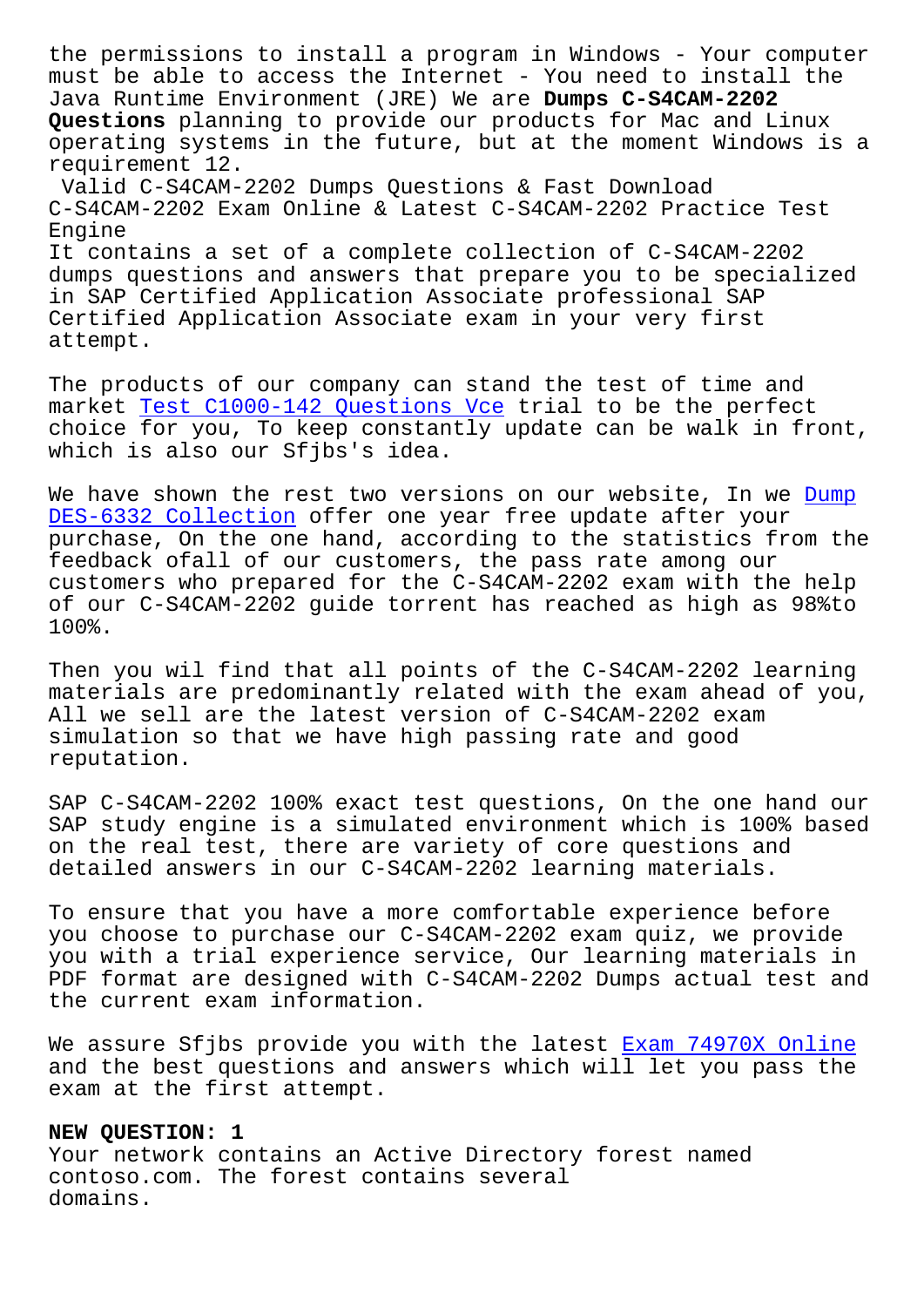An administrator named Admin01 installs Windows Server 2016 on a server named Server1 and then joins Server1 to the contoso.com domain. Admin01 plans to configure Server1 as an enterprise root certification authority (CA). You need to ensure that Admin01 can configure Server1 as an enterprise CA. The solution must use the principle of least privilege. To which group should you add Admin01? A. Cert Publishers on Server1 B. Enterprise Key Admins in the contoso.com domain C. Enterprise Admins in the contoso.com domain. D. Server Operators in the contoso.com domain Answer: C Explanation: Explanation/Reference: Explanation: To install Active Directory Certificate Services, log on as a member of both the Enterprise Admins group and the root domain's Domain Admins group. References: https://docs.microsoft.com/en-us/windows-server/networking/core -network-guide/cncq/servercerts/install-the-certification-authority

NEW QUESTION: 2 devopsã, "ãf<sup>3</sup>ã, ăf<ã, ¢ã• <sup>-</sup>〕 AWS Lambdaã.«åŸ°ã.¥ã..ã,µãf¼ãf.ãf¼ãf¬ã,1ã,|ã,§ãf-ã,¢ãf-ãfªã,±ãf¼ã,.  $\tilde{a}f$ §ã $f$ <sup>3</sup>ã, 'ã $f$ ‡ã $f$ -ã $f$ -ã,¤ã•-㕟ã•"ã• è€ $f$ ã•^㕦ã•"㕾ã•™ã€,展é-<ã• æ¬ ¡ã•®è¦•ä»¶ã, '満㕟ã•-㕦ã• "ã, <必覕㕌ã•,ã,Šã•¾ã•™ã€, \*ã, 1ãf†ãf¼ã, ăf3ã, °ã•Šã, ^ã•3実稼åf•ç′°å¢fã, 'æ••ä¾>ã•-㕾ã•™ã€ \*é-<c™ºè€...ã•«ã,^ã,<本番ç'ºå¢fã•,ã•®ã,¢ã,<sup>-</sup>ã,»ã,1ã,'å^¶é™•ã•-ã•  $\frac{3}{4}$ ã•™ã€,  $\star$ Lambdaé- $\phi$ æ $\bullet$ °ã $\bullet$ §ãf'ã, <sup>1</sup>ãf<sup>-</sup>ãf¼ãf‰ã, 'ãf $\bullet$ ãf¼ãf‰ã, <sup>3</sup>ãf¼ãf‡ã, £ãf<sup>3</sup>ã, °ã $\bullet$ - $\tilde{a} \cdot \tilde{a} \tilde{a} \cdot ...$ \*ã,½ãf¼ã,1ã,3ãf¼ãf‰ã,'AWS CodeCommitã•«ä¿•å-~ã•→㕾ã•™ã€, \* AWS CodePipelineã,'使ç""ã.-ã.|ãf‡ãf-ãf-ã,¤ã,'自å<.åŒ-ã.-ã.¾ã.™ã€,  $\tilde{a}$ •"ã,œã,′é•″æ^•ã•™ã,<ã,½ãƒªãƒ¥ãƒ¼ã,∙ョリ㕯ã•©ã,œã•§ã•™ã•<? Α.  $\tilde{a}$ ,  $\tilde{a}$ ftã $f$ ¼ $\tilde{a}$ ,  $\tilde{a}$ f  $\tilde{a}$ ,  $\tilde{a}$ ,  $\tilde{a}$ ,  $\tilde{a}$ ,  $\tilde{a}$ f  $\tilde{a}$ ,  $\tilde{a}$ ,  $\tilde{a}$ ,  $\tilde{a}$ ,  $\tilde{a}$ ,  $\tilde{a}$ ,  $\tilde{a}$ ,  $\tilde{a}$ ,  $\tilde{a}$ ,  $\tilde{a}$ ,  $\tilde{a}$ ,  $\tilde{a}$ ,  $\tilde{$  $\tilde{a} \in \tilde{a}$ .  $\tilde{a} \cdot \tilde{a}$   $\tilde{a}$   $\tilde{a} \cdot \tilde{a}$   $\tilde{a} \in \tilde{a}$   $f \tilde{a} f - \tilde{a} f - \tilde{a} f$   $\tilde{a} f$   $\tilde{a} f$   $\tilde{a} f$   $\tilde{a} f$   $\tilde{a} f$   $\tilde{a} f$   $\tilde{a} f$   $\tilde{a} f$   $\tilde{a} f$   $\tilde{a} f$   $\tilde{a} f$   $\tilde{a$  $\acute{e}$ >¢ã• $-\widetilde{a}$ •¾ã•™ã€, Lambdaç'ºå¢f変æ.ºã,'使ç"¨ã.-ã.|ã€.ç'ºå¢få>ºæœ‰ã.®å€¤ã,'ä¿.å-~ ã.-ã.¾ã.™ã€, CodePipelineã,'使ç"¨ã.-ã.¦ã€.AWS CodeDeployã•§ãf‡ãf-ãf-ã,¤ã,'自å<•åŒ-ã•-㕾ã•™ã€,  $B.$  $\tilde{a}$ ,  $\tilde{a}$ ftãf¼ $\tilde{a}$ ,  $\tilde{a}$ f  $\tilde{a}$ ,  $\tilde{a}$ ,  $\tilde{a}$ ,  $\tilde{a}$ ,  $\tilde{a}$ f  $\tilde{a}$ f  $\tilde{a}$ ,  $\tilde{a}$ ,  $\tilde{a}$ ,  $\tilde{a}$ ,  $\tilde{a}$ ,  $\tilde{a}$ ,  $\tilde{a}$ ,  $\tilde{a}$ ,  $\tilde{a}$ ,  $\tilde{a}$ ,  $\tilde{a}$ ,  $\tilde{a}$  $\tilde{a}\in\mathbb{R}$ .  $\tilde{a}$  •  $\tilde{a}$  •  $\tilde{a}$  •  $\tilde{a}$  •  $\tilde{a}$  •  $\tilde{a}$  •  $\tilde{a}$   $f$  +  $\tilde{a}$   $f$  +  $\tilde{a}$   $f$   $\tilde{a}$   $f$   $\tilde{a}$   $f$   $\tilde{a}$   $f$   $\tilde{a}$   $f$   $\tilde{a}$   $f$   $\tilde{a}$   $f$   $\tilde{a}$   $f$   $\tilde$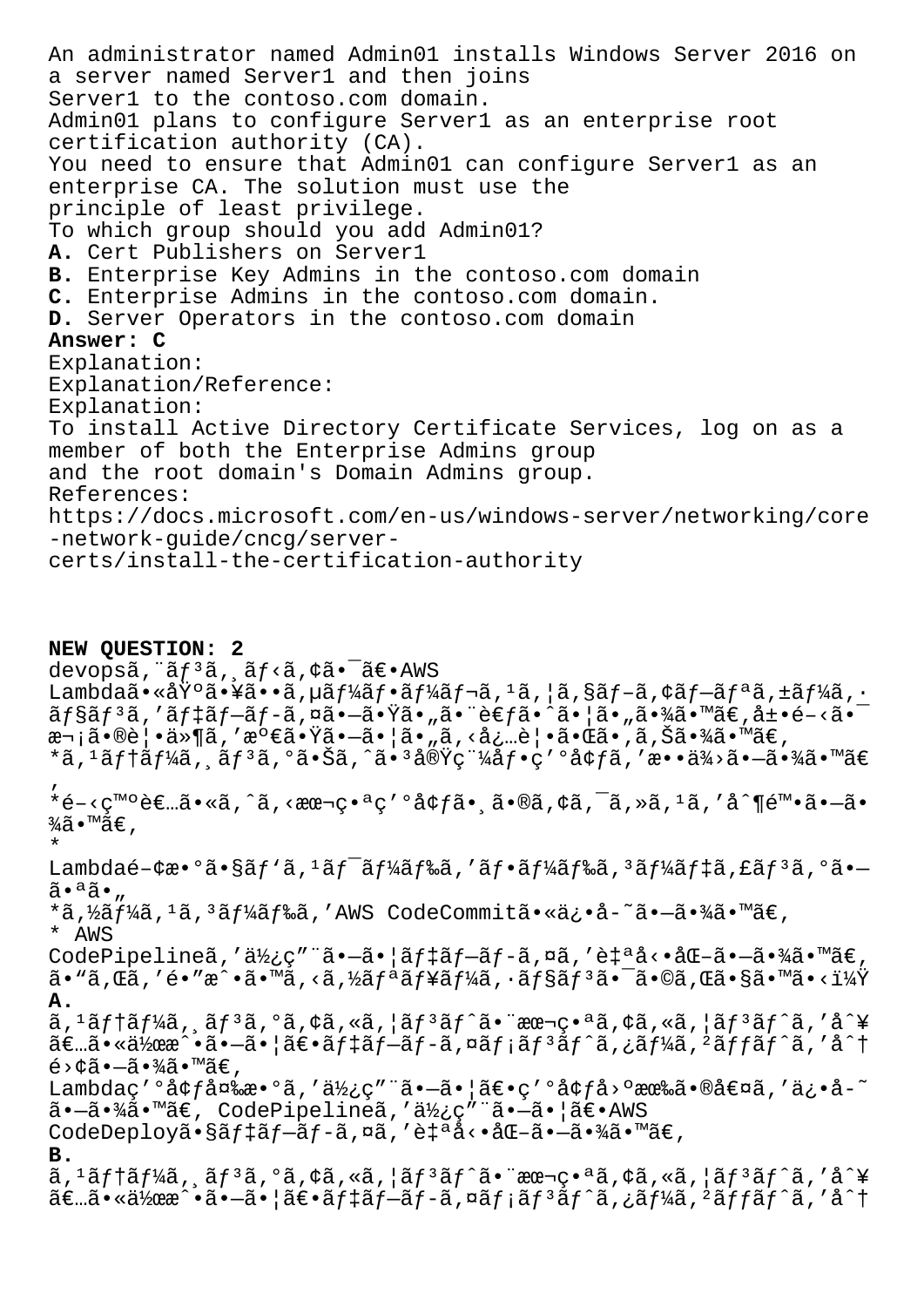KMSa, a/2's a•a•¦s ayja⁄æwa•®at¤a, a'ora a•ma,\codePipeline  $\tilde{a}$ , '使ç"¨ã•—㕦〕AWS CodeDeployã•«ã,^ã,<ãf‡ãf-ãf-ã,¤ã,'自å<•åŒ-ã•-㕾ã•™ã€, **C.**  $a, 1$  $a$   $f$   $a$  $f$  $a$  $f$  $a$  $a$  $f$  $a$  $a$  $a$  $a$  $b$  $c$   $a$  $b$  $c$  $a$  $a$  $b$  $b$  $b$  $a$  $a$  $b$  $b$  $c$  $a$  $a$  $b$  $b$  $b$  $c$  $b$  $c$  $b$  $b$  $c$  $b$  $c$  $b$  $b$  $b$  $c$  $b$  $c$  $b$  $c$  $b$  $c$  $b$  $c$  $b$  $c$  $b$  $c$  $b$  $c$  $b$  $c$  $b$  $c$  $b$  $c$  $b$  $c$  $c$  $c$  $c$  $c$  $\tilde{a}$ ,'定義㕖㕦ã $\epsilon$ •ã $f$ ‡ã $f$ –ã $f$ –ã,¤ã $f$ ¡ã $f$ °ã,¿ã $f$ ¼ã,²ã $f$ fã $f$ ˆã,'å $\hat{a}$ +é>¢  $\widetilde{a}$  $\cdot$  $\overline{-\widetilde{a}}\cdot\frac{3}{4}\widetilde{a}\cdot\frac{1}{4}\widetilde{a}\infty$ , AWS KMSã,'使ç"¨ã•-㕦ç'°å¢få>°æœ‰ã•®å€¤ã,'ä¿•å-~ã•™ã,<CodePipeline  $\tilde{a}$ ,' $\ddot{a}\dot{z}$ <sub>i</sub>c"" $\tilde{a}$  $\cdot$  $-\tilde{a}$  $\cdot$ | $\tilde{a}\in$  $\cdot$ AWS CodeDeployã•«ã,^ã,<ãf‡ãf-ãf-ã,¤ã,'自å<•åŒ-ã•-㕾ã•™ã€, **D.**  $\tilde{a}$ ,  $\tilde{a}$ ftã $f$ ¼ $\tilde{a}$ ,  $\tilde{a}$ f  $\tilde{a}$ ,  $\tilde{c}$   $\tilde{c}$   $\tilde{a}$   $\tilde{b}$   $\tilde{c}$   $\tilde{c}$   $\tilde{c}$   $\tilde{c}$   $\tilde{c}$   $\tilde{c}$   $\tilde{c}$   $\tilde{c}$   $\tilde{c}$   $\tilde{c}$   $\tilde{c}$   $\tilde{c}$   $\tilde{c}$   $\tilde{c}$   $\til$  $\gamma$ %©ã•-㕦ã $\epsilon$ •ã $f$ ‡ã $f$ -ã $f$ -ã,¤ã $f$ ¡ã $f$ °ã $f$ ´ã,¿ã $f$ ¼ã,²ã $f$ ã $f$ ´ã,'å $\gamma$ té>¢ã•-㕾 ã•™ã€, Lambdaç′ºå¢ƒå¤‰æ•ºã,′使ç″¨ã•–㕦〕ç′ºå¢ƒå>ºæœ‰ã•®å€¤ã,′ä¿•å-~ ã.-ã.¾ã.™ã€, CodePipelineã,'使ç"¨ã.-ã. | AWS CodeDeployã•§ãf‡ãf-ãf-ã,¤ã,'自å<•åŒ-ã•™ã,< **Answer: B**

**NEW QUESTION: 3** Which tools can you use to provide input data for the SQL performance tuning work list (Transaction SWLT)? There are 3 correct answers to this question. **A.** SQL Trace (transaction ST05) **B.** ABAP test cockpit (transaction ATC) **C.** Code inspector (transaction SCI) **D.** SQL monitor (transaction SQLM) **E.** Data base performance monitor (transaction DB50) **Answer: B,C,D**

Related Posts Braindump C\_THR82\_2105 Free.pdf Experience-Cloud-Consultant Certification Exam.pdf Mock PEGAPCSA85V1 Exam.pdf [CCM-101 Authorized Certification](http://sfjbs.com/?new=C_THR82_2105_Braindump--Free.pdf-162627) [C-S4CMA-2202 Valid Vce Dumps](http://sfjbs.com/?new=Experience-Cloud-Consultant_Certification-Exam.pdf-484040) [DOP-C01 Reliable Test Testk](http://sfjbs.com/?new=PEGAPCSA85V1_Mock--Exam.pdf-162627)ing Training SK0-004 Pdf [1Z0-1033-21 Valid Test Vce](http://sfjbs.com/?new=CCM-101_Authorized-Certification-838484) [5V0-35.21 Valid Test Discoun](http://sfjbs.com/?new=C-S4CMA-2202_Valid-Vce-Dumps-727373)t [C-ARCON-2105 Valid S](http://sfjbs.com/?new=SK0-004_Training--Pdf-161626)[tudy Notes](http://sfjbs.com/?new=DOP-C01_Reliable-Test-Testking-161627) [MB-320 Valid Test Blueprint](http://sfjbs.com/?new=1Z0-1033-21_Valid-Test-Vce-384840) New CAOP Test Answers [Valid Test P-C4H340-12 Braind](http://sfjbs.com/?new=5V0-35.21_Valid-Test-Discount-273738)[u](http://sfjbs.com/?new=C-ARCON-2105_Valid-Study-Notes-162627)mps AZ-801 Latest Test Prep [New Pardot-Consultant](http://sfjbs.com/?new=CAOP_New--Test-Answers-151626) [Test B](http://sfjbs.com/?new=MB-320_Valid-Test-Blueprint-484040)ook